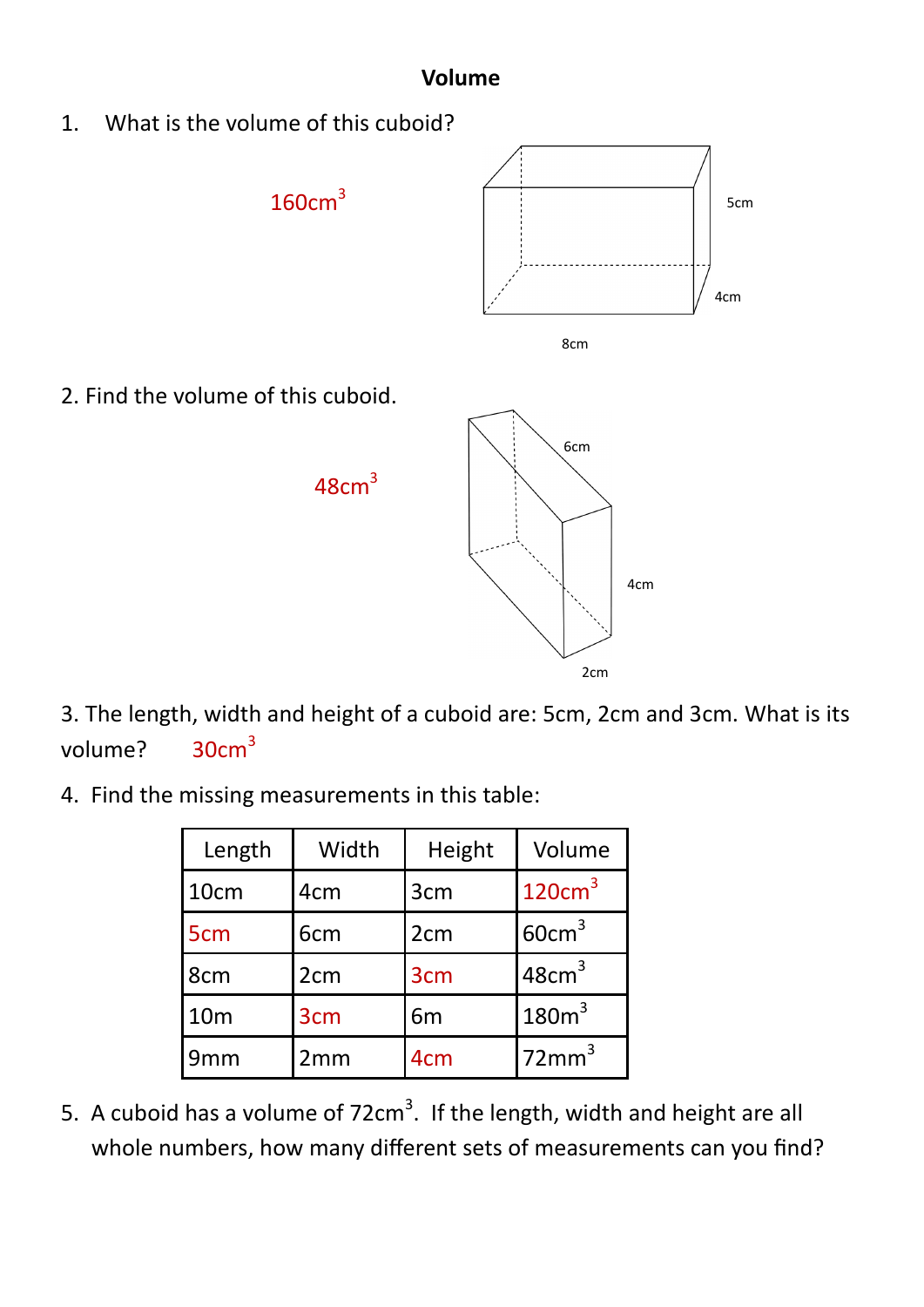Answers for Question 5:

| 72 x 1 x 1             | $96 \times 1 \times 1$ |
|------------------------|------------------------|
| $36 \times 2 \times 1$ | 48 x 2 x 1             |
| $24 \times 3 \times 1$ | $32 \times 3 \times 1$ |
| $18 \times 4 \times 1$ | $24 \times 4 \times 1$ |
| $18 \times 2 \times 2$ | $24 \times 2 \times 2$ |
| $12\times 6\times 1$   | $16 \times 6 \times 1$ |
| $12 \times 3 \times 2$ | $16 \times 3 \times 2$ |
| 9x8x1                  | $12 \times 8 \times 1$ |
| 9x4x2                  | $12 \times 4 \times 2$ |
| 6x4x3                  | 8x6x2                  |
|                        | 8x4x3                  |
|                        | 6x4x4                  |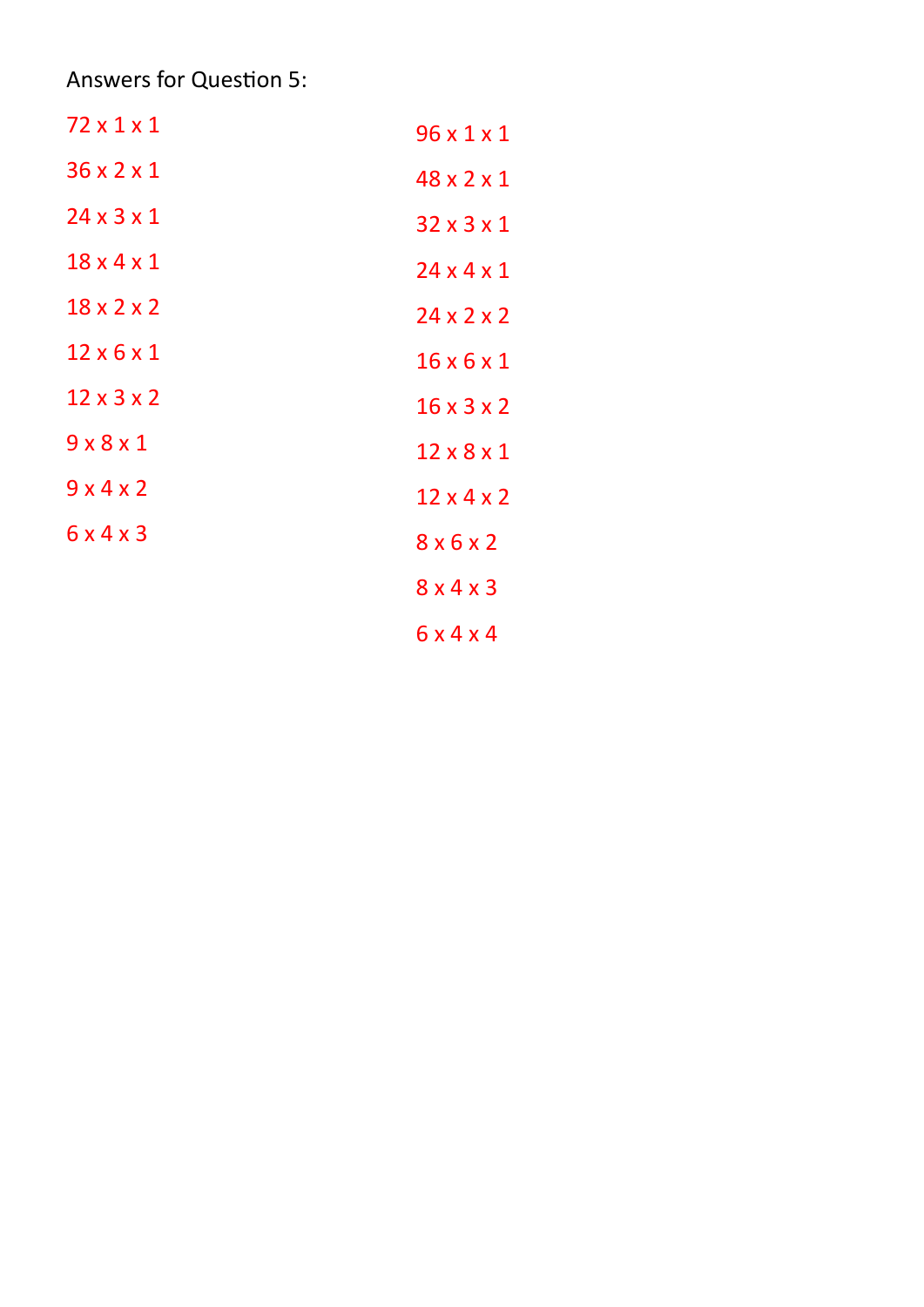- 6. What is the volume of a cube which has an edge measuring  $2cm$ ?  $8cm<sup>3</sup>$
- 7. One face of a cube has an area of  $25 \text{cm}^2$ . What is its volume?  $125 \text{cm}^3$
- 8. The surface area of a cube is  $96 \text{cm}^2$ . What is the length of one side? What is its volume? 4cm
- 9. A cube has a volume of 216cm<sup>3</sup>. What is the length of one side? 6cm

10. Kloggs Cereal Company is wanting to sell its new breakfast cereal—Choco Crispy Poppers. A 500g portion will take up  $700 \text{cm}^3$ . The box manufacturer makes 3 sizes of cardboard boxes:

| Box |    | Length (cm)   Width (cm)   Height (cm)   Volume cm <sup>3</sup> |     |
|-----|----|-----------------------------------------------------------------|-----|
|     | 40 |                                                                 | 640 |
| B   | 25 |                                                                 | 750 |
|     | 30 |                                                                 | 720 |

Which box would be most suitable for a 500g portion of Choco Crispy Poppers?

11. A cuboid has 3 different sized faces. The areas of 2 of the faces are 84 $cm<sup>2</sup>$ and 56 $cm^2$ . The volume of the cuboid is 672 $cm^3$ . Find

- a) the length, width and height of the cuboid. 12cm x 8cm x 7cm
- b) the area of the third face.  $96cm<sup>2</sup>$
- 12. Find the volume of this shape.



10cm